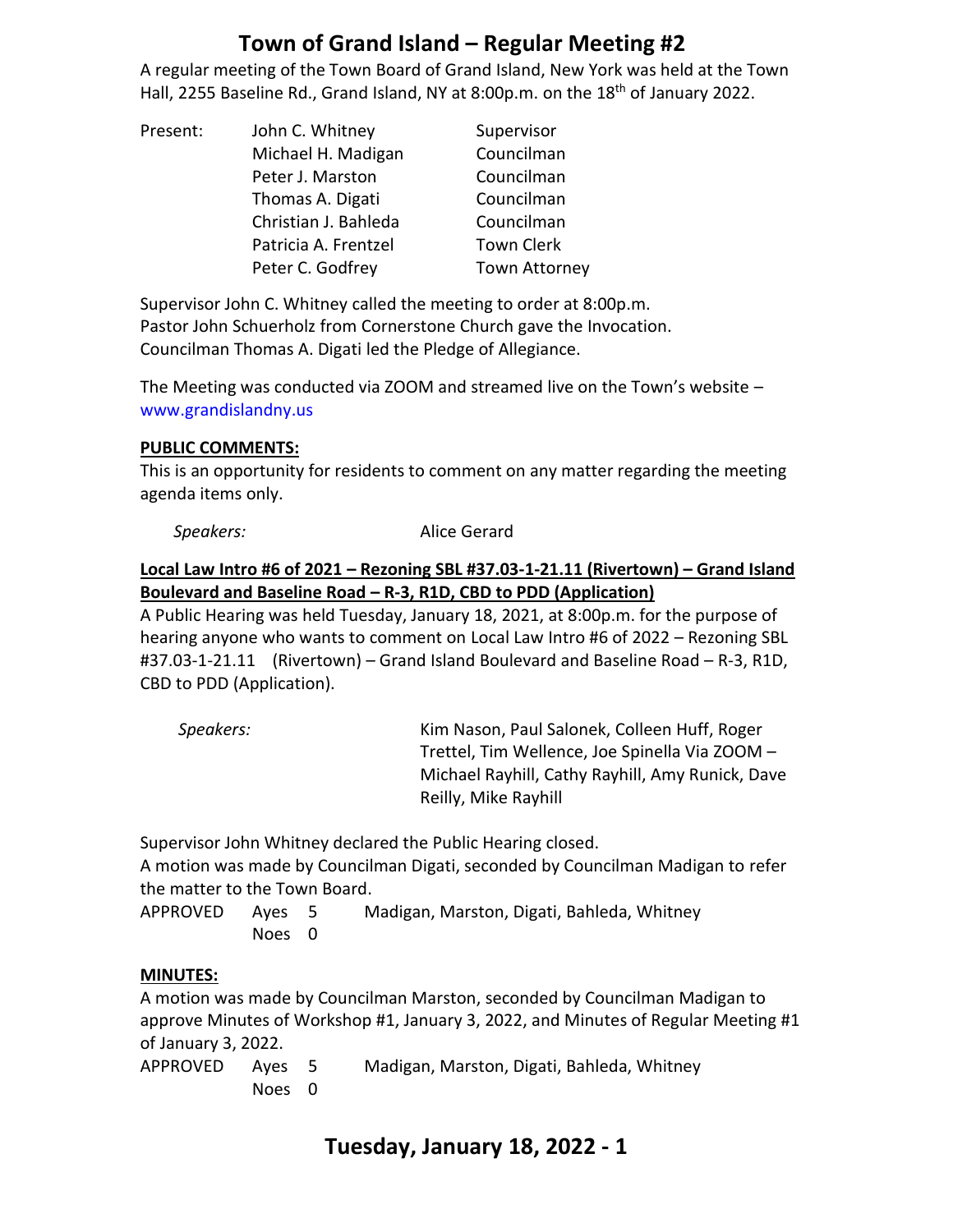# **Town of Grand Island – Regular Meeting #2**

#### **CONSENT AGENDA:**

- 1. Meeting Minutes Zoning Board of Appeals December 2, 2021
- 2. Building Permits Issued December 2021
- 3. 2022 Schedule of Planning Board Meetings
- 4. Meeting Minutes Planning Board December 13, 2021

A motion was made by Councilman Digati, seconded by Councilman Bahleda to approve the consent agenda as distributed.

APPROVED Ayes 5 Madigan, Marston, Digati, Bahleda, Whitney Noes 0

## **COMMUNICATIONS – TOWN BOARD:**

**SUPERVISOR JOHN C. WHITNEY:**

## **Special Use Permit Renewal – Grand Island Development, LLC – 1611 Whitehaven Road – Solar Array Project**

A motion was made by Councilman Digati, seconded by Councilman Marston to renew the Special Use Permit for Grand Island Development, LLC – 1611 Whitehaven Road – Solar Array Project, subject to the payment of 2021 and 2022 renewal fees. The site had been inspected and it was unchanged at the time of inspection. The expiration date of permit is July 16, 2023.

APPROVED Ayes 5 Madigan, Marston, Digati, Bahleda, Whitney Noes 0

# **COMMUNICATIONS – OTHER TOWN OFFICIALS:**

# **HIGHWAY SUPERINTENDENT – RICHARD W. CRAWFORD:**

#### **Historic Cupola**

A motion was made by Councilman Digati, seconded by Councilman Marston to approve the expenditure of up to \$4,000 from the General Fund for the Highway Department to construct facsimile of the Historic Cupola.

APPROVED Ayes 5 Madigan, Marston, Digati, Bahleda, Whitney Noes 0

#### **NYS Highway Law – Section 284 Agreement – 2022**

No action by the Town Board.

## **Authorize Supervisor to Sign Agreement – Inter-Municipal Highway Shared Services Agreement**

A motion was made by Councilman Madigan, seconded by Councilman Digati to authorize the Supervisor to sign the Erie County Inter-Municipal Highway Shared Services Agreement.

| APPROVED Ayes 5 |        | Madigan, Marston, Digati, Bahleda, Whitney |
|-----------------|--------|--------------------------------------------|
|                 | Noes 0 |                                            |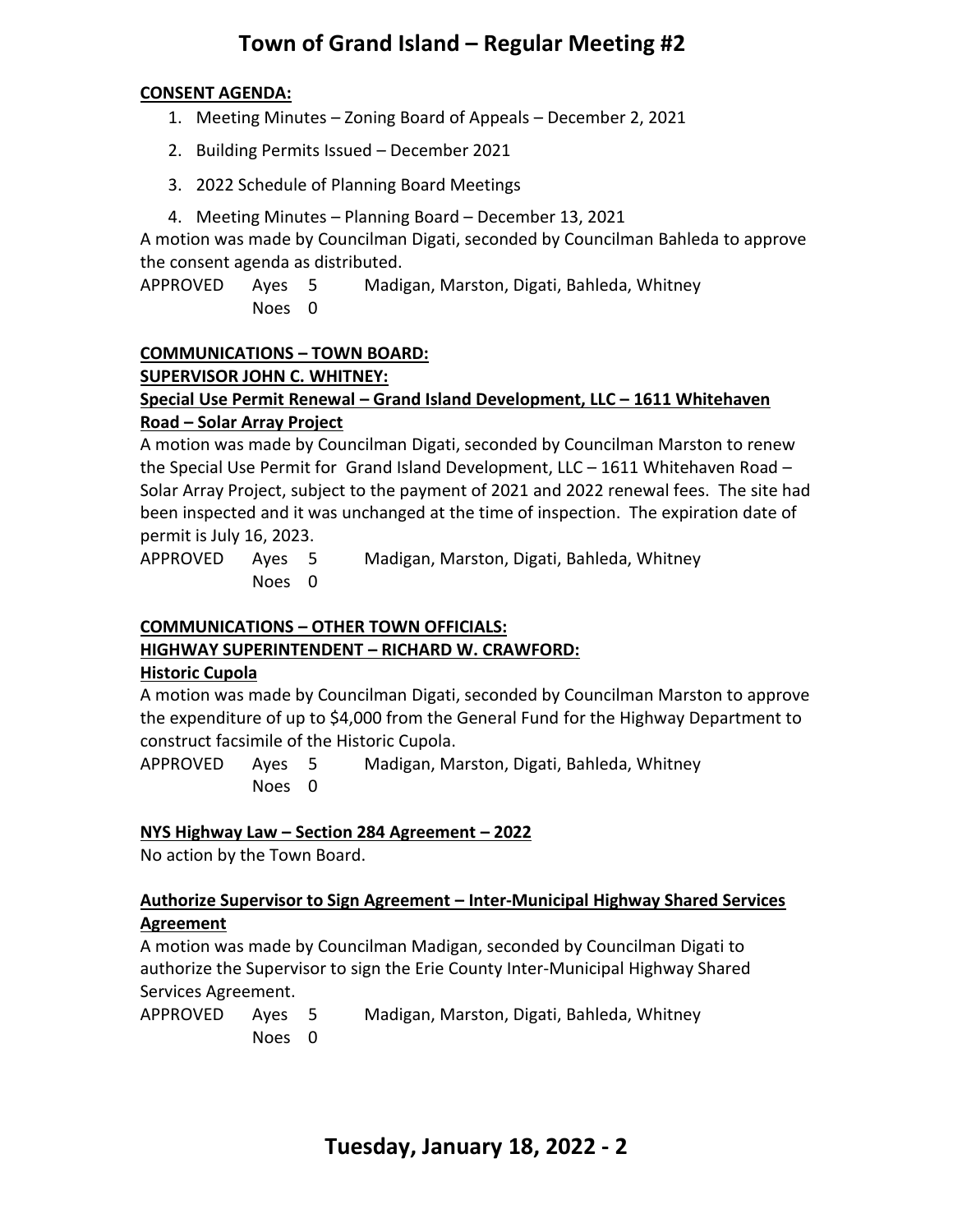# **Town of Grand Island – Regular Meeting #2 TOWN ATTORNEY – PETER GODFREY:**

#### **Resolution Rehearing Request Permission to Shoot Rifles and Pistols on 6.5 Acre Property Located at 2685 Love Road**

A motion was made by Councilman Madigan, seconded by Councilman Bahleda to adopt the following resolution rehearing request for permission to shoot rifles and pistols on 6.5 Acre property located at 2685 Love Road:

WHEREAS, David and Betsy Hiser, owners of property at 2685 Love Road in the Town of Grand Island (the "Property") sought permission of the Town of Grand Island Board (the "Town Board") for family and guests to shoot rifles and pistols at the Property pursuant to Chapter 148 of the Town of Grand Island Code (the "Code"); and

WHEREAS, the Town Board approved the request, subject to the condition that the Code Enforcement Officer inspect and approve the proposed construction of the shooting range at the Property to protect public safety; and

WHEREAS, the Code Enforcement Officer has determined that he is unable to approve a shooting range at the Property based upon the lack of safety information presented.

NOW, THEREFORE, BE IT RESOLVED by the Town Board of the Town of Grand Island that:

- 1. The Town Board's determination to grant permission to David and Betsy Hiser to shoot rifles and pistols at the Property is revoked and will be reheard.
- 2. David and Betsy Hiser are directed to provide the Town Board with a certification from a professional engineer that the proposed shooting range has adequate protections for public safety. At such time, the Town Board will render a final determination on the request.
- 3. This resolution is effective immediately. APPROVED Ayes 5 Madigan, Marston, Digati, Bahleda, Whitney Noes 0

#### **TOWN ASSESSOR – JUDY M. TAFELSKI: Resolution Relaxing Requirements Re: RPTL 459-c and 467 for Persons with Disabilities and Low Incomes**

A motion was made by Councilman Madigan, seconded by Councilman Marston to authorize the Assessor to grant certain exemptions without exercising the renewal application requirement unless there is a reason to believe the owner has changed primary residence, added a new owner to the Deed, transferred the property or passed away.

APPROVED Ayes 5 Madigan, Marston, Digati, Bahleda, Whitney Noes 0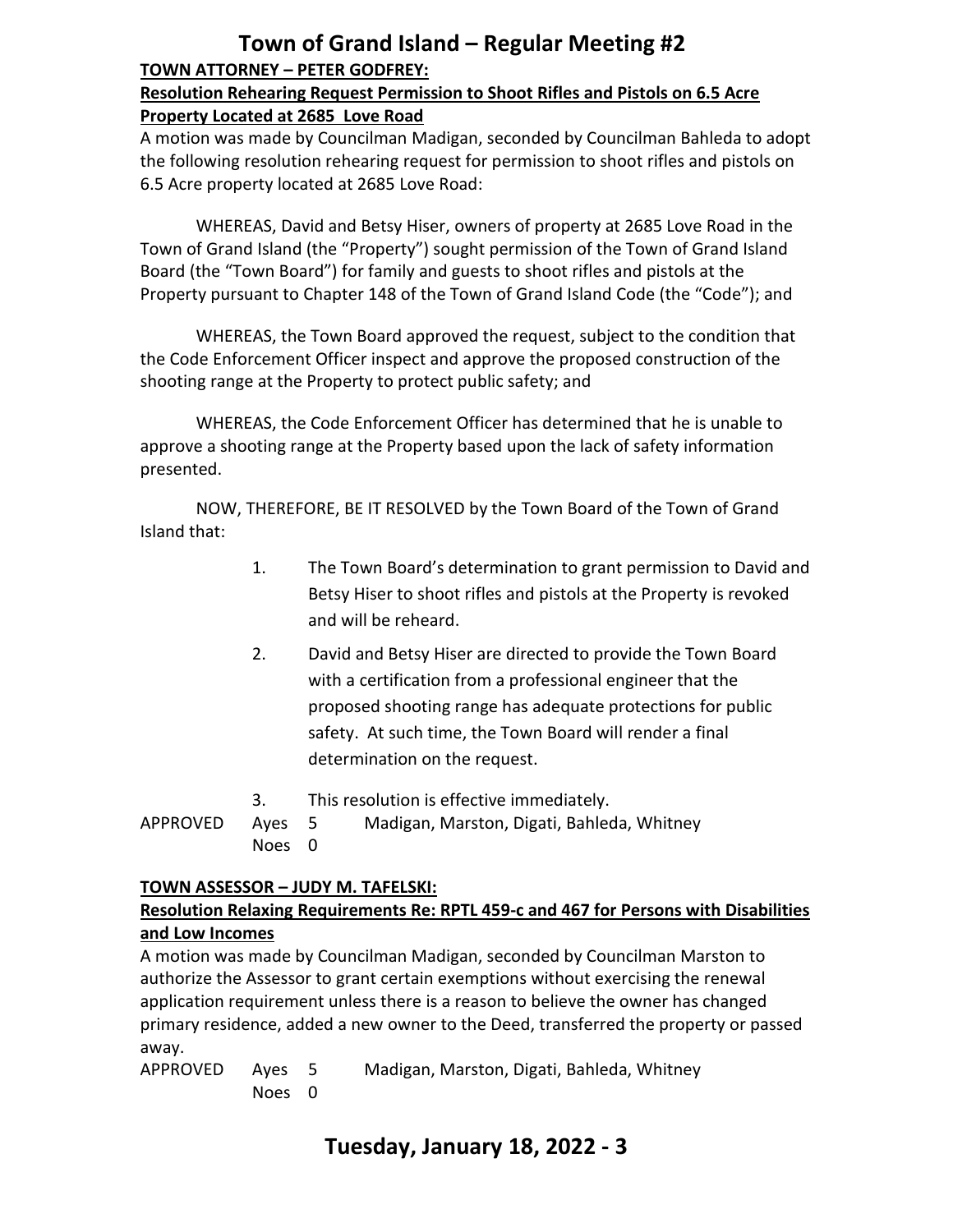# **Town of Grand Island – Regular Meeting #2 CODE ENFORCEMENT OFFICE:**

#### **Special Use Permit Renewal – Robert F. Mesmer, 2548 Love Road – Private Airport/Landing Strip/Residential, Rural Area**

A motion was made by Councilman Marston, seconded by Councilman Bahleda to renew the Special Use Permit for Special Use Permit Renewal – Robert F. Mesmer, 2548 Love Road – Private Airport/Landing Strip/Residential, Rural Area. The site has been inspected and it is unchanged.

APPROVED Ayes 5 Madigan, Marston, Digati, Bahleda, Whitney Noes 0

# **Special Use Permit Renewal – Thomas Burkman, 800 Kirkwood Drive – Bed & Breakfast**

A motion was made by Councilman Madigan, seconded by Councilman Marston to renew the Special Use Permit for Thomas Burkman, 800 Kirkwood Drive – Bed & Breakfast. The site has been inspected and it is unchanged.

APPROVED Ayes 5 Madigan, Marston, Digati, Bahleda, Whitney Noes 0

# **PLANNING BOARD:**

# **Local Law Intro #9 of 2019 – Tree Ordinance**

A motion was made by Councilman Marston, seconded by Councilman Bahleda to refer Local Law Intro #9 of 2019 – Tree Ordinance to the Town Board.

APPROVED Ayes 5 Madigan, Marston, Digati, Bahleda, Whitney Noes 0

# **Southpointe PDD – Revised Development Concept Plan**

A motion was made by Councilman Madigan, seconded by Councilman Digati to refer Southpointe PDD – Revised Development Concept Plan to the Town Board. APPROVED Ayes 5 Madigan, Marston, Digati, Bahleda, Whitney Noes 0

# **Gun Creek Subdivision PDD, Phase 3, 57 Lots – Final Plat Approval A. Public Improvement Permit (PIP)**

A motion was made by Councilman Digati, seconded by Councilman Marston to accept the recommendation of the Planning Board, and grant Final Plat Approval for Gun Creek Subdivision PDD, Phase 3, 57 Lots, and asking the developer to extend the trails along the creek to the west side, if possible, and add some type of stone/rock seating areas at the end of the trail.

| APPROVED Ayes 5 |        | Madigan, Marston, Digati, Bahleda, Whitney |
|-----------------|--------|--------------------------------------------|
|                 | Noes 0 |                                            |

A motion was made by Councilman Bahleda, seconded by Councilman Marston to approve the Public Improvement Permit (PIP) for Gun Creek Subdivision PDD, Phase 3, 57 Lots. The application is complete, and the fees have been paid.

```
APPROVED Ayes 5 Madigan, Marston, Digati, Bahleda, Whitney
Noes 0
```